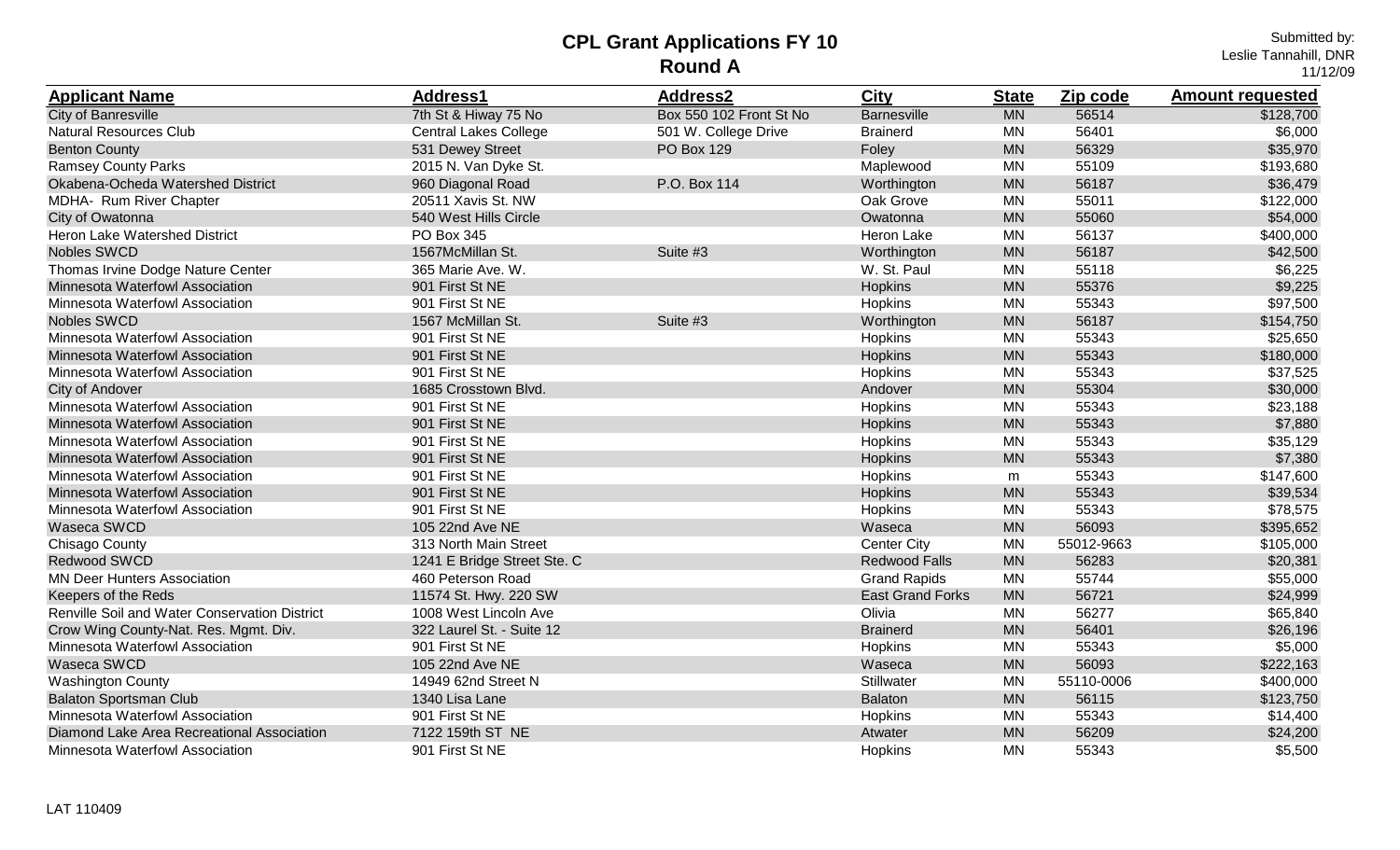| <b>Applicant Name</b>                            | <b>Address1</b>               | <b>Address2</b>              | City                 | <b>State</b> | Zip code   | <b>Amount requested</b> |
|--------------------------------------------------|-------------------------------|------------------------------|----------------------|--------------|------------|-------------------------|
| City of Maplewood                                | 1830 County Road B East       |                              | Maplewood            | <b>MN</b>    | 55109      | \$99,000                |
| Swan Lake Area Wildlife Assoc.                   | 709 North 9th Street          |                              | St. Peter            | MN           | 56082      | \$349,110               |
| MN Valley NWR Trust, Inc.                        | 2312 Seabury Avenue           |                              | Minneapolis          | <b>MN</b>    | 55406      | \$150,000               |
| Rollie Johnson Natural & Rec. Joint Powers Board | 38623 Eagles View Rd          |                              | Pine River           | <b>MN</b>    | 56474      | \$18,000                |
| <b>Rice Creek Watershed District</b>             | 4325 Pheasant Ridge Drive     | Suite 611                    | <b>Blaine</b>        | <b>MN</b>    | 55449      | \$400,000               |
| Comfort Lake - Forest Lake Watershed District    | 220 North Lake Street         |                              | Forest lake          | <b>MN</b>    | 55025      | \$40,646                |
| Minnesota Sharp-tailed Grouse Society (MSGS)     | 32680 Co. Rd. 326             |                              | <b>Bovey</b>         | <b>MN</b>    | 55709-5571 | \$48,000                |
| Ramsey-Washington Metro Watershed District       | 2665 Noel Drive               |                              | Little Canada        | <b>MN</b>    | 55117      | \$32,500                |
| Eagle Lake Sportsmans Club                       | 938 North Rosemary Ave        |                              | <b>Fergus Falls</b>  | <b>MN</b>    | 56537      | \$10,000                |
| City of Burnsville                               | 13713 Frontier Ct             |                              | <b>Burnsville</b>    | <b>MN</b>    | 55337      | \$47,500                |
| <b>Renville County SWCD</b>                      | 1008 West Lincoln             |                              | Olivia               | <b>MN</b>    | 56277      | \$375,477               |
| Isanti County Spaortsmans Club                   | 35651 Tamarck St NW           |                              | Cambridge            | mn           | 55008      | \$400,000               |
| Wabana Chain of Lakes Association                | 32809 County Road 326         |                              | <b>Bovey</b>         | <b>MN</b>    | 55709      | \$15,982                |
| Pelican Improvement District (PGOLID)            | 22796 Co Hwy 6                |                              | <b>Detroit Lakes</b> | <b>MN</b>    | 56501      | \$200,000               |
| Audubon Chapter of Minneapolis                   | P.O. Box 3801                 |                              | Minneapolis          | <b>MN</b>    | 55403      | \$42,000                |
| Pheasants Forever Inc                            | 410 Lincoln Ave S             | PO Box 91                    | South Haven          | <b>MN</b>    | 55382      | \$90,737                |
| <b>Pheasants Forever Inc</b>                     | 410 Lincoln Ave S             | PO Box 91                    | South Haven          | <b>MN</b>    | 55382      | \$153,750               |
| Lake of the Woods School, IDS 390                | 236 15th Ave SW               | PO Box 310                   | <b>Baudette</b>      | MN           | 56623      | \$131,000               |
| <b>Pheasants Forever Inc</b>                     | 410 Lincoln Ave S             | PO Box 91                    | South Haven          | <b>MN</b>    | 55382      | \$159,000               |
| MN Deer Hunters Assoc. (Brainerd Chapter), plus  | 21851 263rd ST                |                              | <b>FORT RIPLEY</b>   | <b>MN</b>    | 56449-2087 | \$72,000                |
| <b>USDA Forest Service</b>                       | 2020 W. Hwy61                 |                              | <b>Grand Marais</b>  | <b>MN</b>    | 55604      | \$70,500                |
| City of Montrose                                 | 311 Buffalo Ave. S.           | PO Box 25                    | Montrose             | MN           | 55363      | \$196,650               |
| <b>Rice County Forestry Committee</b>            | 1310 NW 30th St.              |                              | Faribault            | <b>MN</b>    | 55021      | \$13,142                |
| St. Paul Audubon Society                         | 2013 Walnut Ave. NW           |                              | New Brighton         | <b>MN</b>    | 55112-5365 | \$222,885               |
| <b>Rice SWCD</b>                                 | 1810 30th St NW               |                              | Faribault            | <b>MN</b>    | 55021      | \$352,889               |
| City of Howard Lake                              | 625 8th Avenue                | P.O. Box 736                 | <b>Howard Lake</b>   | <b>MN</b>    | 55349      | \$315,000               |
| <b>Washington Conservation District</b>          | 1380 W. Frontage Road         | <b>Hwy. 36</b>               | Stillwater           | <b>MN</b>    | 55082      | \$110,695               |
| St. Paul Audubon Society                         | 2013 Walnut Ave. NW           |                              | New Brighton         | MN           | 55112-5365 | \$97,000                |
| The Nature Conservancy                           | 1101 West River Parkway       | Suite 200                    | Minneapolis          | <b>MN</b>    | 55415-1291 | \$187,279               |
| Valley Branch Watershed District                 | P.O. Box 838                  |                              | Lake Elmo            | <b>MN</b>    | 55042      | \$109,565               |
| <b>Todd County SWCD</b>                          | 607 9th Street NE             |                              | Long Prairie         | <b>MN</b>    | 56347      | \$56,265                |
| St. Paul Audubon Society                         | 2013 Walnut Ave. NW           |                              | New Brighton         | <b>MN</b>    | 55112-5365 | \$105,300               |
| <b>Carver County Land and Water</b>              | 600 East Fourth St            |                              | Chaska               | mn           | 55318      | \$61,600                |
| <b>Anoka County Parks</b>                        | 1350 Bunker Lake Blvd         |                              | Andover              | <b>MN</b>    | 55304      | \$53,000                |
| City of Woodbury, Parks & Recreation             | 8301 Valley Creek Road        |                              | Woodbury             | <b>MN</b>    | 55125      | \$10,758                |
| <b>Anoka Conservation District</b>               | 16015 Central Ave NE          |                              | Ham Lake             | <b>MN</b>    | 55304      | \$71,070                |
| City of White Bear Lake                          | 4701 Hwy 61                   |                              | White Bear Lake      | <b>MN</b>    | 55110      | \$182,565               |
| <b>Crow Wing County</b>                          | <b>Land Services Building</b> | 322 Laurel Street, Suite #12 | <b>Brainerd</b>      | <b>MN</b>    | 56401      | \$25,085                |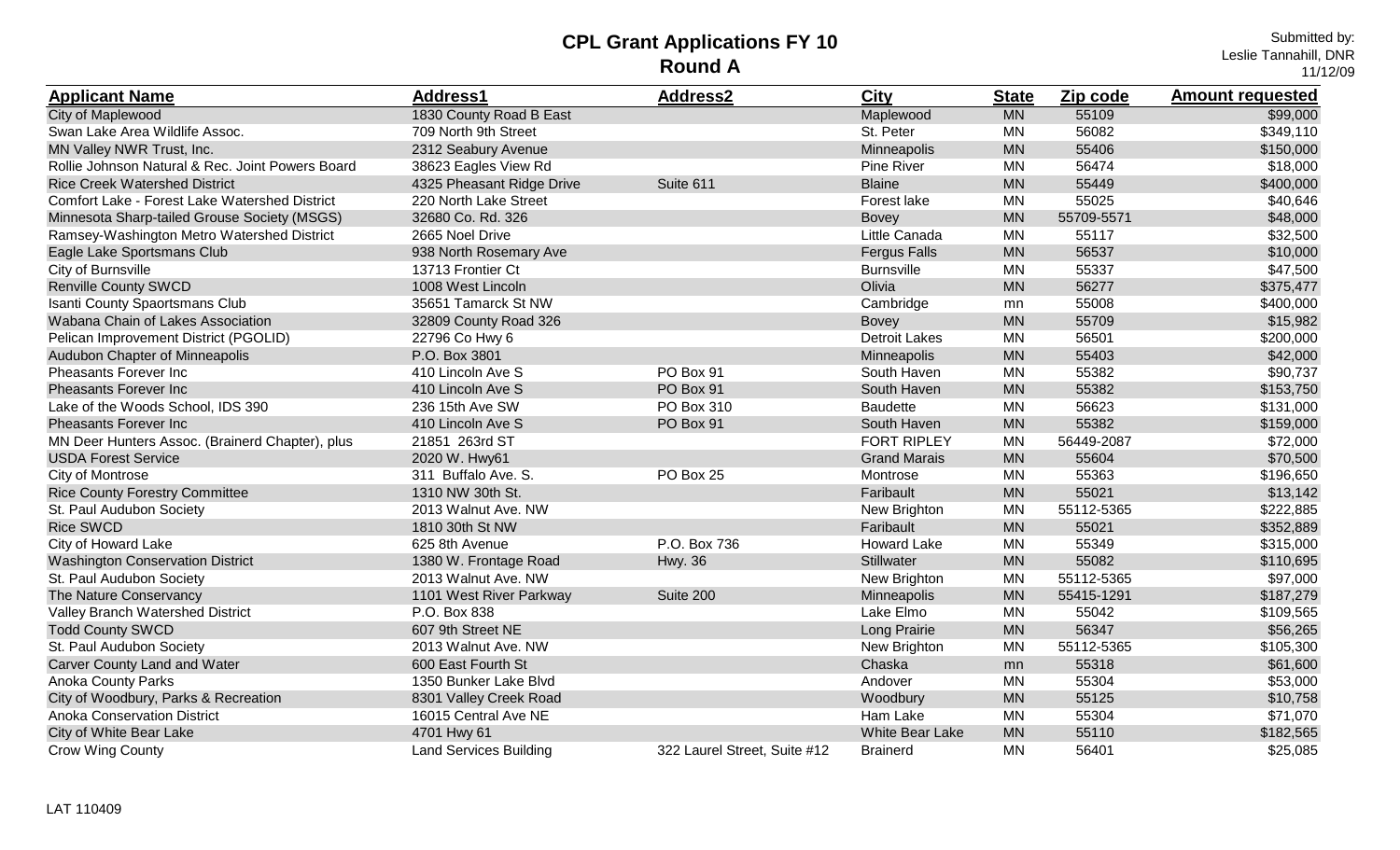Submitted by: Leslie Tannahill, DNR 11/12/09

| <b>Applicant Name</b>                              | Address1                           | <b>Address2</b>             | <b>City</b>          | <b>State</b> | Zip code   | <b>Amount requested</b> |
|----------------------------------------------------|------------------------------------|-----------------------------|----------------------|--------------|------------|-------------------------|
| Friends of the Detroit Lakes WMD                   | 26624 N Tower Rd                   |                             | <b>Detroit Lakes</b> | <b>MN</b>    | 56501      | \$27,000                |
| U.S. Fish and Wildlife Service                     | Morris Wetland Management District | 43875 230th Street          | <b>Morris</b>        | <b>MN</b>    | 56267      | \$20,529                |
| City of Woodbury, Parks & Recreation               |                                    | 8301 Valley Creek Road      | Woodbury             | <b>MN</b>    | 55125      | \$87,530                |
| <b>MN Prairie Chicken Society</b>                  | 26624 N Tower Rd                   |                             | <b>Detroit Lakes</b> | <b>MN</b>    | 56501      | \$45,000                |
| U.S. Fish and Wildlife Service                     | Morris Wetland Management District | 43875 230th Street          | <b>Morris</b>        | <b>MN</b>    | 56267      | \$11,790                |
| Steele SWCD                                        | 235 Cedardale Dr. SE               |                             | Owatonna             | mn           | 55060      | \$24,865                |
| <b>Anoka Conservation District</b>                 | 16015 Central Ave NE #103          |                             | Ham Lake             | <b>MN</b>    | 55304      | \$12,394                |
| City of Nowthen                                    | 8188 - 199th Avenue NW             |                             | Nowthen              | <b>MN</b>    | 55330      | \$6,923                 |
| Middle St. Croix Watershed Management Organization | 1380 W. Frontage Rd.               | Hwy 36                      | Stillwater           | <b>MN</b>    | 55082      | \$238,950               |
| City of Chaska                                     | 1 City Hall Plaza                  |                             | Chaska               | <b>MN</b>    | 55318-1962 | \$57,420                |
| City of Mendota Heights                            | 1101 Victoria Curve                |                             | Mendota Heights      | <b>MN</b>    | 55118      | \$25,000                |
| <b>Cass County Land Department</b>                 | 218 East Washburn Ave              |                             | <b>Backus</b>        | <b>MN</b>    | 56435      | \$51,872                |
| <b>Anoka Conservation District</b>                 | 16015 Central Ave NE #103          |                             | Ham Lake             | <b>MN</b>    | 55304      | \$39,921                |
| U.S. Fish and Wildlife Service                     | Morris Wetland Management District | 43875 230th Street          | <b>Morris</b>        | <b>MN</b>    | 56267      | \$72,000                |
| <b>Dakota County Parks</b>                         | <b>Western Service Center</b>      | 14955 Galaxie Avenue        | <b>Apple Valley</b>  | <b>MN</b>    | 55124      | \$180,000               |
| Minneapolis Park and Recreation Board              | 2117 West River Rd                 |                             | Minneapolis          | <b>MN</b>    | 55378      | \$400,000               |
| AITKIN COUNTY LAND DEPT.                           | 209 2ND STREET NW                  |                             | <b>AITKIN</b>        | <b>MN</b>    | 56431      | \$11,400                |
| Izaak Walton League                                | 100 Shady Ave                      |                             | owatonna             | mn           | 55060      | \$39,500                |
| City of Delano                                     | 234 - 2nd Street North             |                             | Delano               | <b>MN</b>    | 55328      | \$113,050               |
| City of Fridley, Springbrook Nature Center         | 6431 University Ave NE             |                             | Fridley              | <b>MN</b>    | 55432      | \$122,000               |
| City of Fergus Falls                               | P.O. Box 868                       | 112 Washington Avenue West  | <b>Fergus Falls</b>  | <b>MN</b>    | 56538-0868 | \$400,000               |
| The Trust for Public Land                          | 2610 University Ave. #300          |                             | St. Paul             | MN           | 55114      | \$400,000               |
| Valley Branch Watershed District                   | PO Box 838                         |                             | Lake Elmo            | <b>MN</b>    | 55042      | \$188,687               |
| AITKIN COUNTY LAND DEPT.                           | 209 2ND STREET NW                  |                             | <b>AITKIN</b>        | <b>MN</b>    | 56431      | \$9,000                 |
| Leech Lake Area Watershed Foundation               | <b>PO Box 455</b>                  |                             | Hackensack           | <b>MN</b>    | 56452      | \$400,000               |
| <b>Dakota County Parks</b>                         | <b>Western Service Center</b>      | 14955 Galaxie Avenue        | <b>Apple Valley</b>  | <b>MN</b>    | 55124      | \$306,000               |
| U.S. Fish and Wildlife Service                     | 434 Great Oak Drive                |                             | <b>Waite Park</b>    | <b>MN</b>    | 56387      | \$30,000                |
| Hennepin County - Environmental Services           | 417 North 5th Street - Ste 200     |                             | Minneapolis          | <b>MN</b>    | 55401-3206 | \$73,400                |
| Friends of the Mississippi River                   | 360 North Robert Street            | Suite 400                   | St. Paul             | <b>MN</b>    | 55101      | \$163,352               |
| The Trust for Public Land/Kabekona Lake Foundation | 2610 University Ave. #300          |                             | St. Paul             | <b>MN</b>    | 55114      | \$400,000               |
| Capitol Region Watershed District                  | 1410 Energy Park Drive             | Suite 4                     | Saint Paul           | <b>MN</b>    | 55108      | \$55,000                |
| The Nature Conservancy                             | The Nature Conservancy             | 394 Lake Ave South          | Duluth               | <b>MN</b>    | 55802      | \$350,000               |
| <b>Lake County Forestry</b>                        | <b>Lake County Forestry</b>        | 601 3rd Ave                 | Two Harbors          | <b>MN</b>    | 55616      | \$165,400               |
| City of Saint Paul, Dept of Parks and Recreation   | 1100 Hamline Avenue North          |                             | Saint Paul           | <b>MN</b>    | 55108      | \$277,000               |
| City of Stacy, MN                                  | 30955 Forest Boulevard             |                             | <b>Stacy</b>         | <b>MN</b>    | 55079      | \$10,600                |
| <b>Minnesota Land Trust</b>                        | 2356 University Ave. W, Ste 240    |                             | St. Paul             | MN           | 55114      | \$165,000               |
| City of Waseca                                     | 508 S State St                     |                             | Waseca               | Mn           | 56093      | \$108,000               |
| <b>Pelican River Watershed District</b>            | 211 Holmes Street West             | Wells-Fargo Bldg, Suite 201 | Detroit Lakes        | <b>MN</b>    | 56501      | \$251,000               |